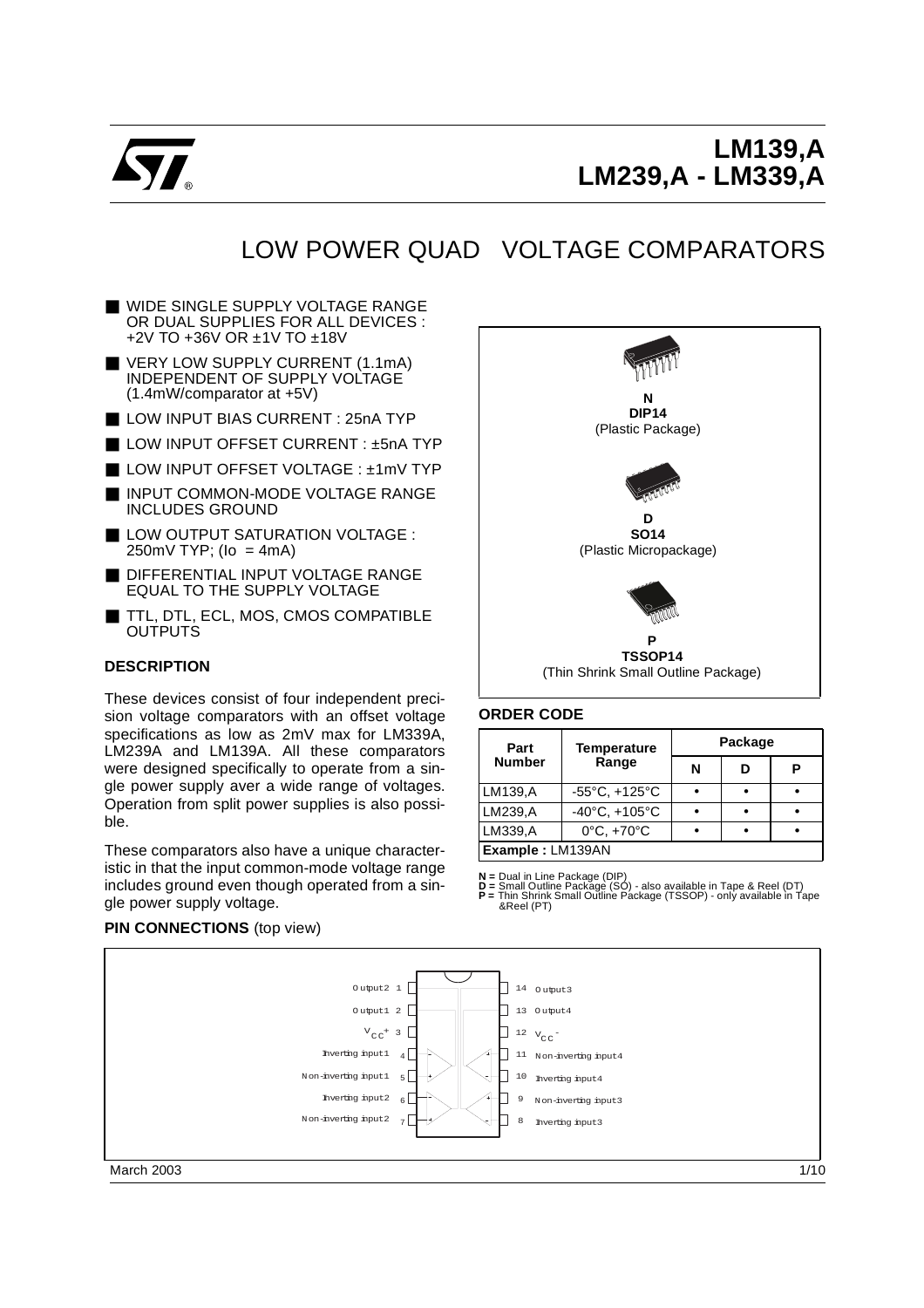### **SCHEMATIC DIAGRAM** (1/4 LM139)



### **ABSOLUTE MAXIMUM RATINGS**

| Symbol           | <b>Parameter</b>                                                                    | Value              | <b>Unit</b> |
|------------------|-------------------------------------------------------------------------------------|--------------------|-------------|
| $V_{\rm CC}$     | Supply voltage                                                                      | $±18$ or 36        | V           |
| $V_{\text{id}}$  | Differential Input Voltage                                                          | ±36                | V           |
| $V_i$            | Input Voltage                                                                       | $-0.3$ to $+36$    | V           |
|                  | Output Short-circuit to Ground - note <sup>1)</sup>                                 | Infinite           |             |
| $P_{d}$          | Power Dissipation <sup>2)</sup><br>DIP <sub>14</sub><br>SO <sub>14</sub><br>TSSOP14 | 1500<br>830<br>710 | mW          |
| $T_{\text{stg}}$ | Storage Temperature Range                                                           | $-65$ to $+150$    | °C          |
|                  | Junction Temperature                                                                | $+150$             | °C          |

1. Short-circuits from the output to  $V_{CC}^+$  can cause excessive heating and eventual destruction. The maximum output current is approximately 20mA independent of the magnitude of  $V_{CC}^+$ .

2. Pd is calculated with Tamb = +25°C, Tj = +150°C and Rthja = 80°C/W for DIP14 package = 150°C/W for SO14 package = 175°C/W for TSSOP14 package

## **OPERATING CONDITIONS** (T<sub>amb</sub> = 25°C)

| Symbol       | <b>Parameter</b>                                                                        | Value                                   | <b>Unit</b> |
|--------------|-----------------------------------------------------------------------------------------|-----------------------------------------|-------------|
| $V_{\rm CC}$ | Supply Voltage                                                                          | 2 to 32<br>$±1$ to $±16$                | V           |
| Vicm         | Common Mode Input Voltage Range                                                         | 0 to $(V_{CC}^+ - 1.5)$                 |             |
| oper         | LM139, LM139A<br>Operating Free-air Temperature Range<br>LM239, LM239A<br>LM339, LM339A | $-55, +125$<br>$-40, +105$<br>$0. + 70$ | °C          |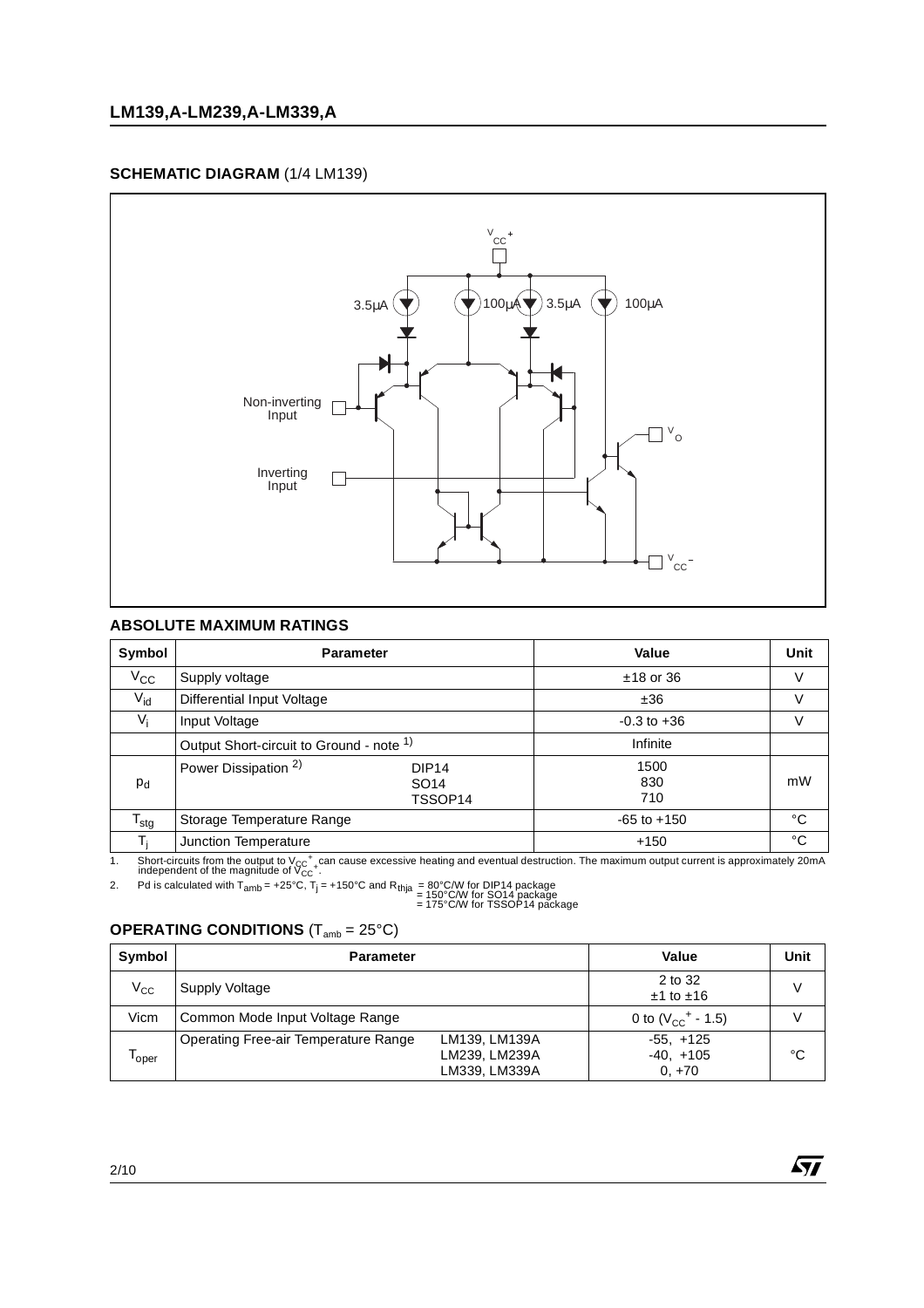#### **ELECTRICAL CHARACTERISTICS**

 $V_{CC}^+$  = +5V,  $V_{CC}$  = GND,  $T_{amb}$  = +25°C (unless otherwise specified)

| Symbol                     | <b>Parameter</b>                                                                                                                  |        | LM139A - LM239A<br><b>LM339A</b> |                                                        |                  | LM139-LM239<br>LM339 |                                                        |          |
|----------------------------|-----------------------------------------------------------------------------------------------------------------------------------|--------|----------------------------------|--------------------------------------------------------|------------------|----------------------|--------------------------------------------------------|----------|
|                            |                                                                                                                                   |        | Typ.                             | Max.                                                   | Min              | Typ.                 | Max.                                                   |          |
| $V_{io}$                   | Input Offset Voltage - note 1)<br>$T_{amb}$ = +25 $\degree$ C<br>$T_{min} \leq T_{amb} \leq T_{max}$                              |        | 1                                | 2<br>4                                                 |                  | 1                    | 5<br>9                                                 | mV       |
| $I_{io}$                   | Input Offset Current<br>$T_{amb}$ = +25°C<br>$T_{min} \leq T_{amb} \leq T_{max}$                                                  |        | 3                                | 25<br>100                                              |                  | 5                    | 50<br>150                                              | nA       |
| $I_{ib}$                   | Input Bias Current ( $I^+$ or $I^-$ ) - note $^{2)}$<br>$T_{amb}$ = +25°C<br>$T_{min} \leq T_{amb} \leq T_{max}$                  |        | 25                               | 100<br>300                                             |                  | 25                   | 250<br>400                                             | nA       |
| $\mathsf{A}_{\mathsf{vd}}$ | Large Signal Voltage Gain<br>$V_{CC}$ = 15V, R <sub>L</sub> = 15k $\Omega$ , V <sub>o</sub> = 1V to 11V                           | 50     | 200                              |                                                        | 50               | 200                  |                                                        | V/mV     |
| $I_{\rm CC}$               | Supply Current (all comparators)<br>$V_{CC}$ = +5V, no load<br>$V_{CC}$ = +30V, no load                                           |        | 1.1<br>1.3                       | 2<br>2.5                                               |                  | 1.1<br>1.3           | 2<br>2.5                                               | mA       |
| V <sub>icm</sub>           | Input Common Mode Voltage Range - note 3)<br>$V_{\text{CC}} = 30V$<br>$T_{amb}$ = +25°C<br>$T_{min} \leq T_{amb} \leq T_{max}$    | 0<br>0 |                                  | $V_{CC}$ <sup>+</sup> -1.5<br>$V_{CC}$ <sup>+</sup> -2 | $\mathbf 0$<br>0 |                      | $V_{CC}$ <sup>+</sup> -1.5<br>$V_{CC}$ <sup>+</sup> -2 | V        |
| $V_{\text{id}}$            | Differential Input Voltage -note <sup>4)</sup>                                                                                    |        |                                  | $V_{CC}$ <sup>+</sup>                                  |                  |                      | $V_{CC}$ <sup>+</sup>                                  | $\vee$   |
| $V_{OL}$                   | Low Level Output Voltage<br>$V_{\rm id} = -1V$ , $I_{\rm sink} = 4mA$<br>$T_{amb}$ = +25°C<br>$T_{min} \leq T_{amb} \leq T_{max}$ |        | 250                              | 400<br>700                                             |                  | 250                  | 400<br>700                                             | mV       |
| $I_{OH}$                   | High Level Output Current ( $V_{id} = 1V$ )<br>$V_{CC} = V_0 = 30V$<br>$T_{amb}$ = +25°C<br>$T_{min} \leq T_{amb} \leq T_{max}$   |        | 0.1                              | 1                                                      |                  | 0.1                  | 1                                                      | nA<br>μA |
| <b>Isink</b>               | Output Sink Currrent<br>$V_{\text{id}} = 1V$ , $V_0 = 1.5V$                                                                       | 6      | 16                               |                                                        | 6                | 16                   |                                                        | mA       |
| tre                        | Response Time - note <sup>5)</sup><br>$R_L$ = 5.1k $\Omega$ connected to $V_{CC}^+$                                               |        | 1.3                              |                                                        |                  | 1.3                  |                                                        | μs       |
| trel                       | Large Signal Response Time<br>$R_L$ = 5.1k $\Omega$ connected to $V_{CC}^+$ , $e_l$ = TTL,<br>$V_{(ref)} = +1.4v$                 |        | 300                              |                                                        |                  | 300                  |                                                        | ns       |

1. At output switch point,  $V_0 \approx 1.4V$ ,  $R_s = 0$  with  $V_{CC}^+$  from 5V to 30V, and over the full common-mode range (0V to  $V_{CC}^+$  -1.5V).<br>2. The direction of the input current is out of the IC due to the PNP input stage. 2. The direction of the input current is out of the IC due to the PNP input stage. This current is essentially constant, independent of the state of the output, so no loading charge exists on the reference of input lines.

3. The input common-mode voltage of either input signal voltage should not be allowed to go negative by more than 0.3V. The upper end of the<br>common-mode voltage range is V<sub>CC</sub>+-1.5V, but either or both inputs can go to +3

4. The response time specified is for a 100mV input step with 5mV overdrive. For larger overdrive signals 300ns can be obtained

5. Posistive excursions of input voltage may exceed the power supply level. As long as the other voltage remains within the common-mode range, the<br>comparator will provide a proper output state. The low input voltage state

 $\sqrt{27}$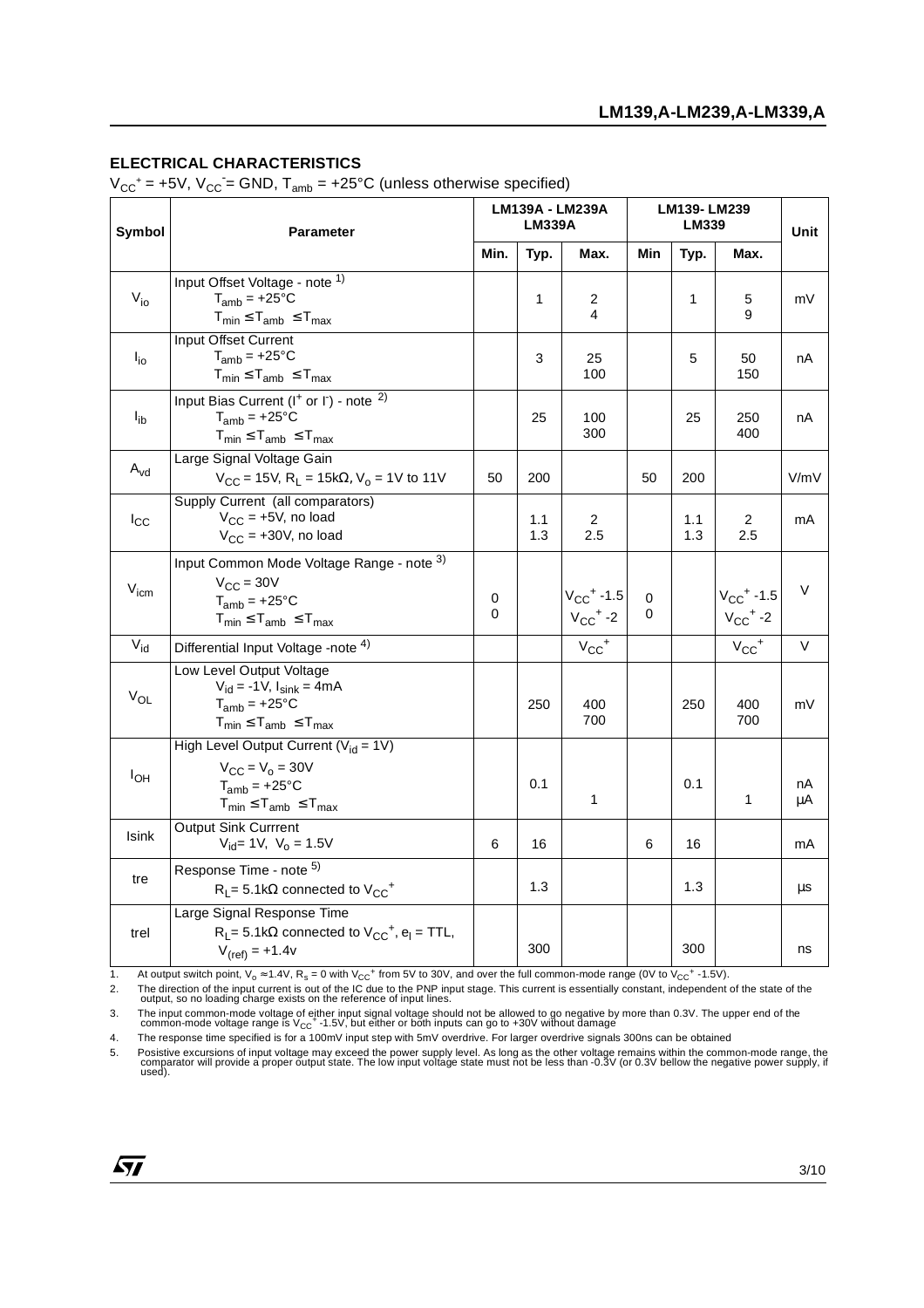## **SUPPLY CURRENT versus SUPPLY VOLTAGE**



## **OUTPUT SATURATION VOLTAGE versus OUTPUT CURRENT**



#### **RESPONSE TIME FOR VARIOUS INPUT OVERDRIVES - POSITIVE TRANSITION**



#### **INPUT CURRENT versus SUPPLY VOLTAGE**



#### **RESPONSE TIME FOR VAROIOUS INPUT OVERDRIVES - NEGATIVE TRANSITION**



57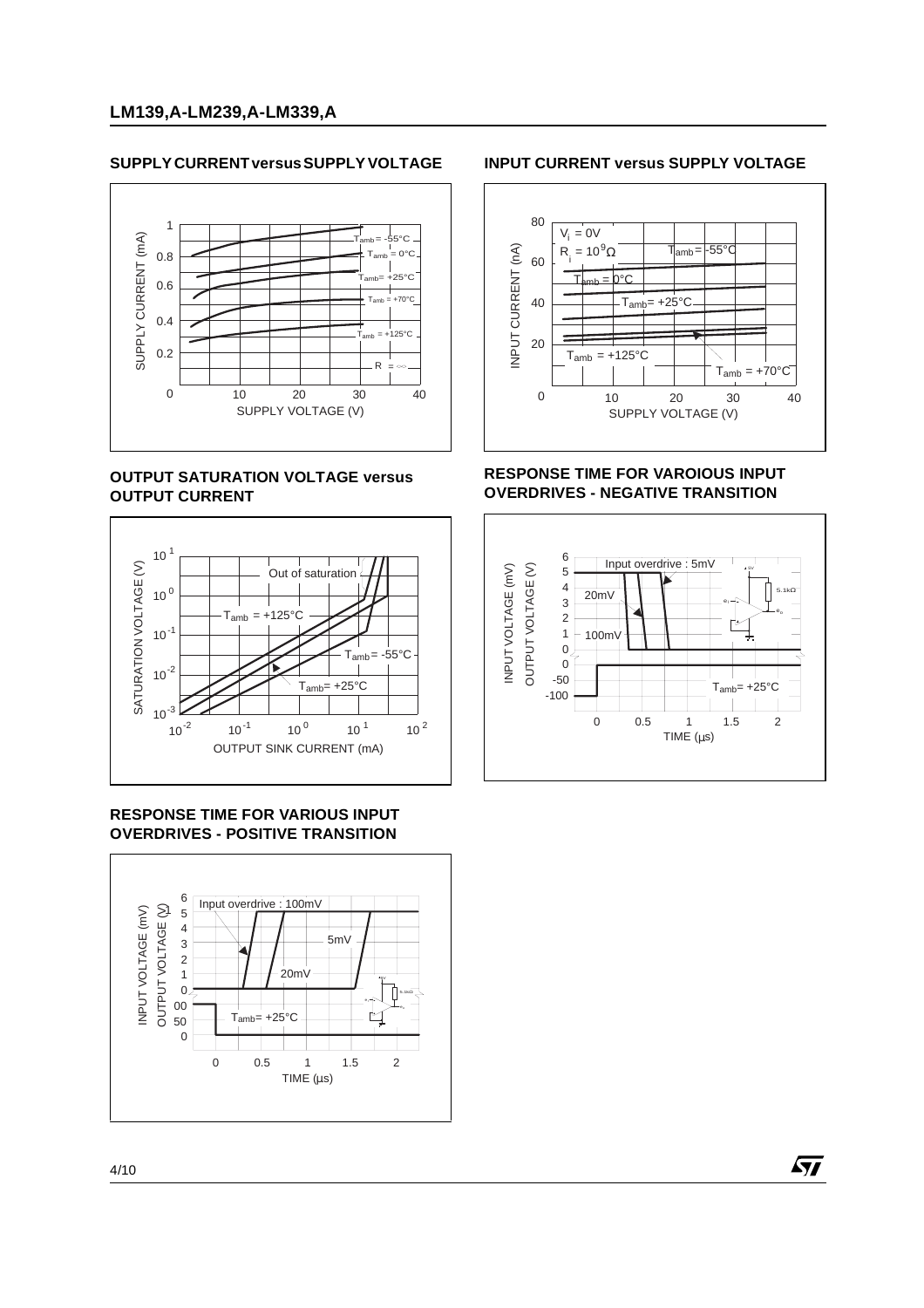### **TYPICAL APPICATIONS**

#### BASIC COMPARATOR



#### DRIVING TTL



#### LOW FREQUENCY OP AMP

 $\sqrt{27}$ 



DRIVING CMOS



## LOW FREQUENCY OP AMP



#### TRANSDUCER AMPLIFIER



5/10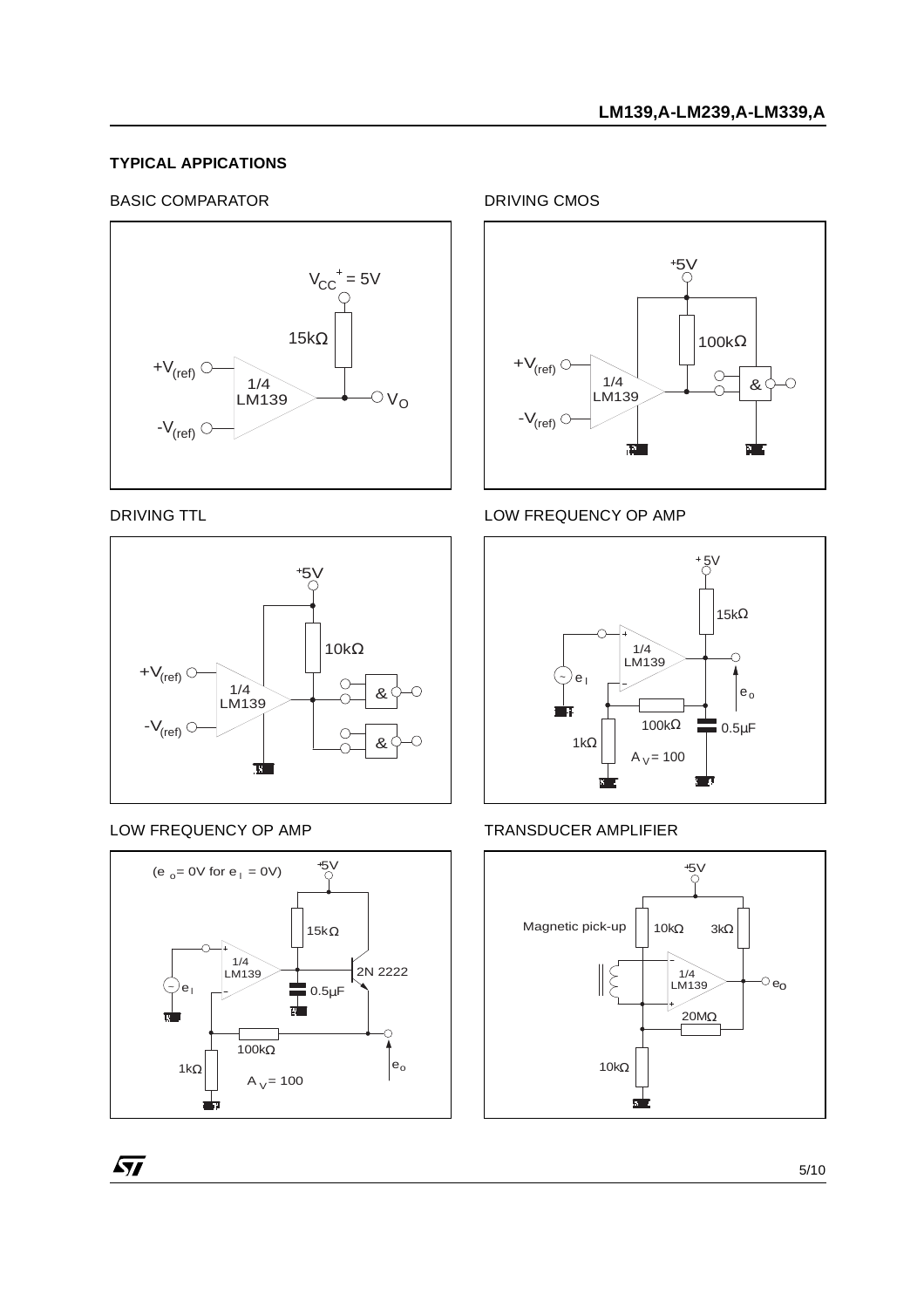## **LM139,A-LM239,A-LM339,A**

## **TYPICAL SINGLE** (continued)

## TIME DEALY GENERATOR



## LOW FREQUANCY OP AMP WITH OFFSET ADJUST



#### ZERO CROSSING DETECTOR (single power supply)



 $\sqrt{27}$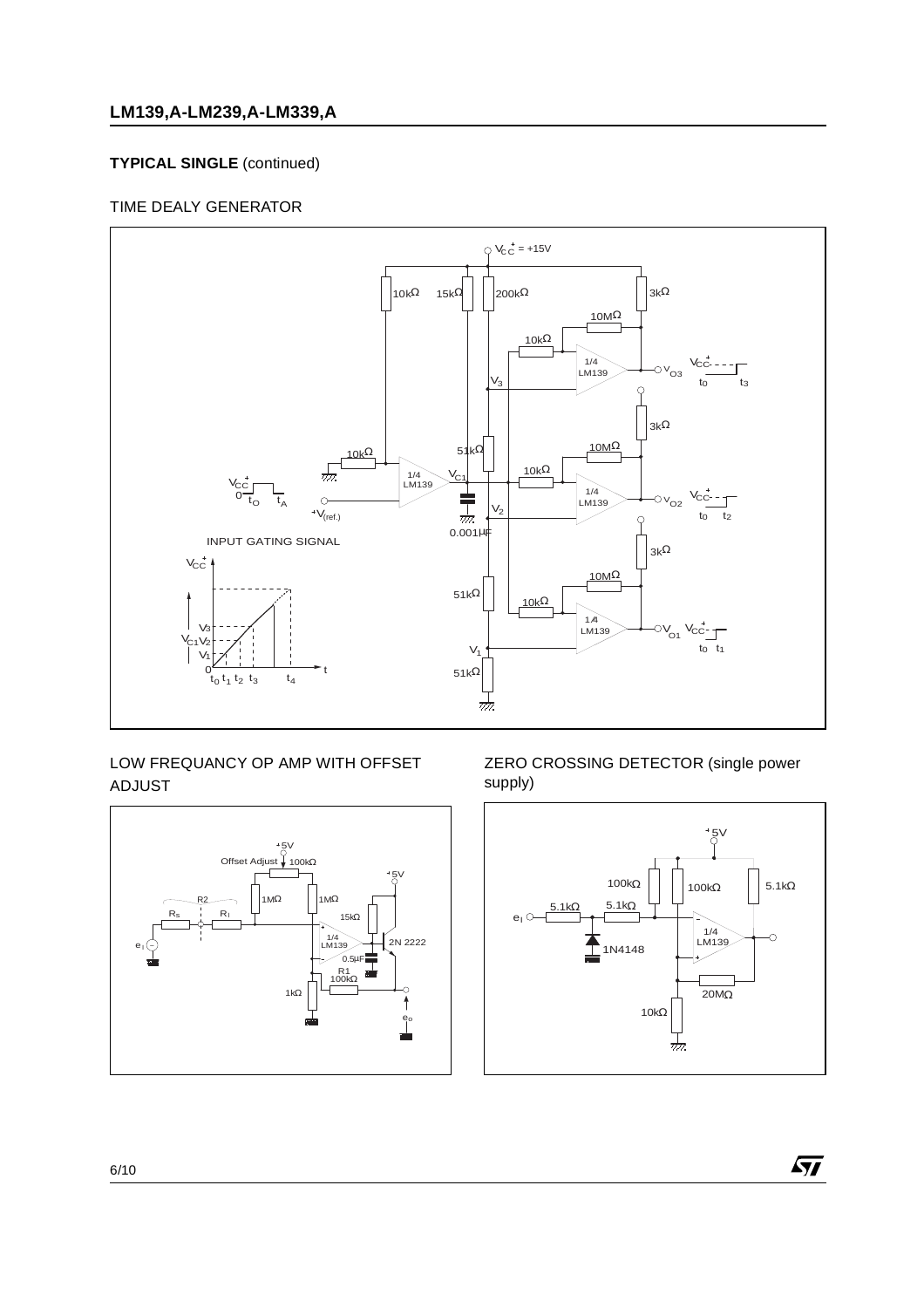## **TYPICAL SINGLE** (continued)

## TWO-DECADE HIGH-FREQUENCY VCO



#### LIMIT COMPARATOR



#### **SPLIT-SUPPLY APPLICATIONS**

## ZERO CROSSING DETECTOR



## CRYSTAL CONTROLLED OSCILLATOR



## COMPARATOR WITH A NEGATIVE REFERENCE

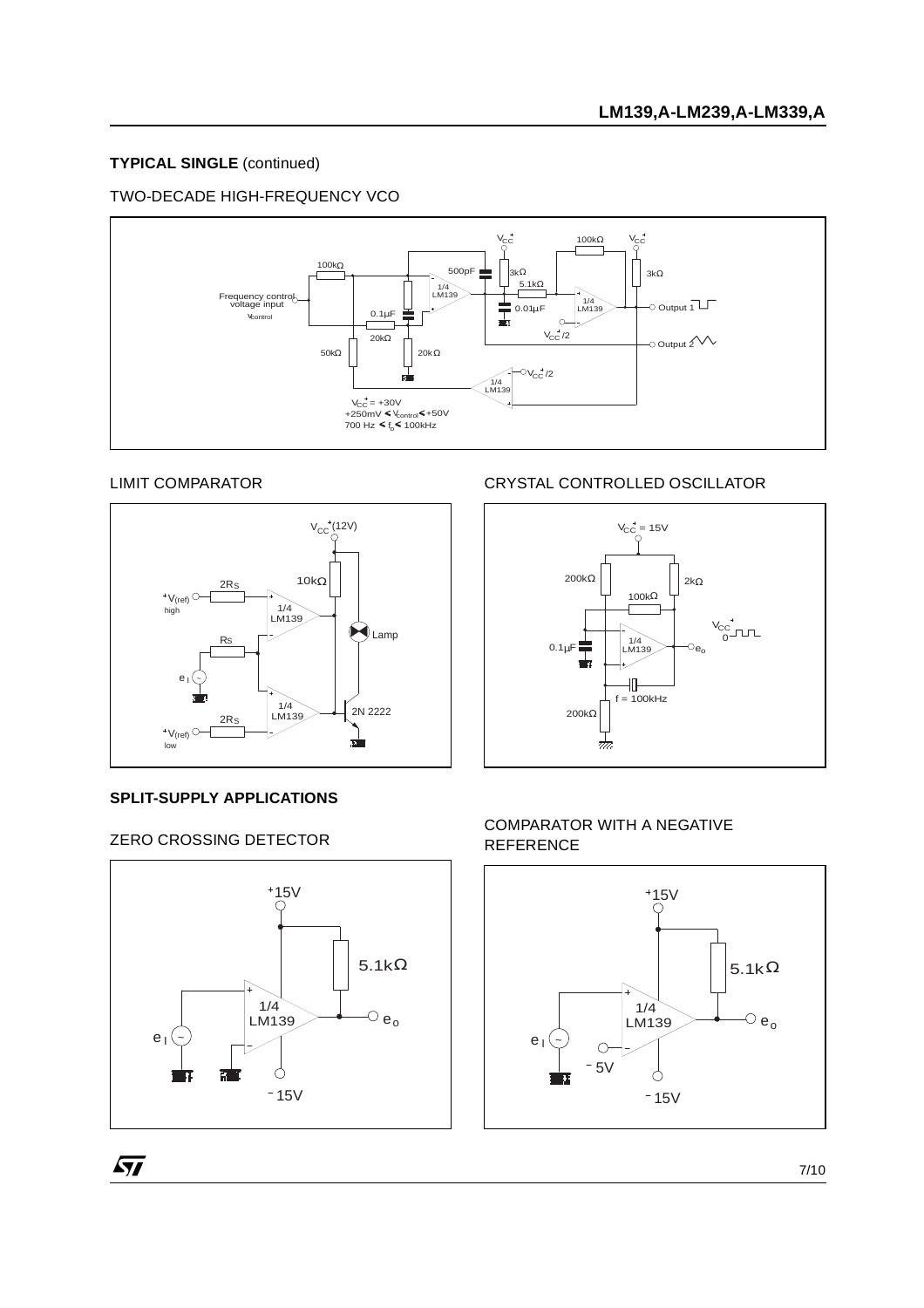## **PACKAGE MECHANICAL DATA**

14 PINS - PLASTIC DIP



| <b>Dimensions</b> | <b>Millimeters</b> |       |      | <b>Inches</b> |       |       |  |
|-------------------|--------------------|-------|------|---------------|-------|-------|--|
|                   | Min.               | Typ.  | Max. | Min.          | Typ.  | Max.  |  |
| a1                | 0.51               |       |      | 0.020         |       |       |  |
| B                 | 1.39               |       | 1.65 | 0.055         |       | 0.065 |  |
| b                 |                    | 0.5   |      |               | 0.020 |       |  |
| b <sub>1</sub>    |                    | 0.25  |      |               | 0.010 |       |  |
| D                 |                    |       | 20   |               |       | 0.787 |  |
| E                 |                    | 8.5   |      |               | 0.335 |       |  |
| e                 |                    | 2.54  |      |               | 0.100 |       |  |
| e3                |                    | 15.24 |      |               | 0.600 |       |  |
| F                 |                    |       | 7.1  |               |       | 0.280 |  |
|                   |                    |       | 5.1  |               |       | 0.201 |  |
|                   |                    | 3.3   |      |               | 0.130 |       |  |
| Z                 | 1.27               |       | 2.54 | 0.050         |       | 0.100 |  |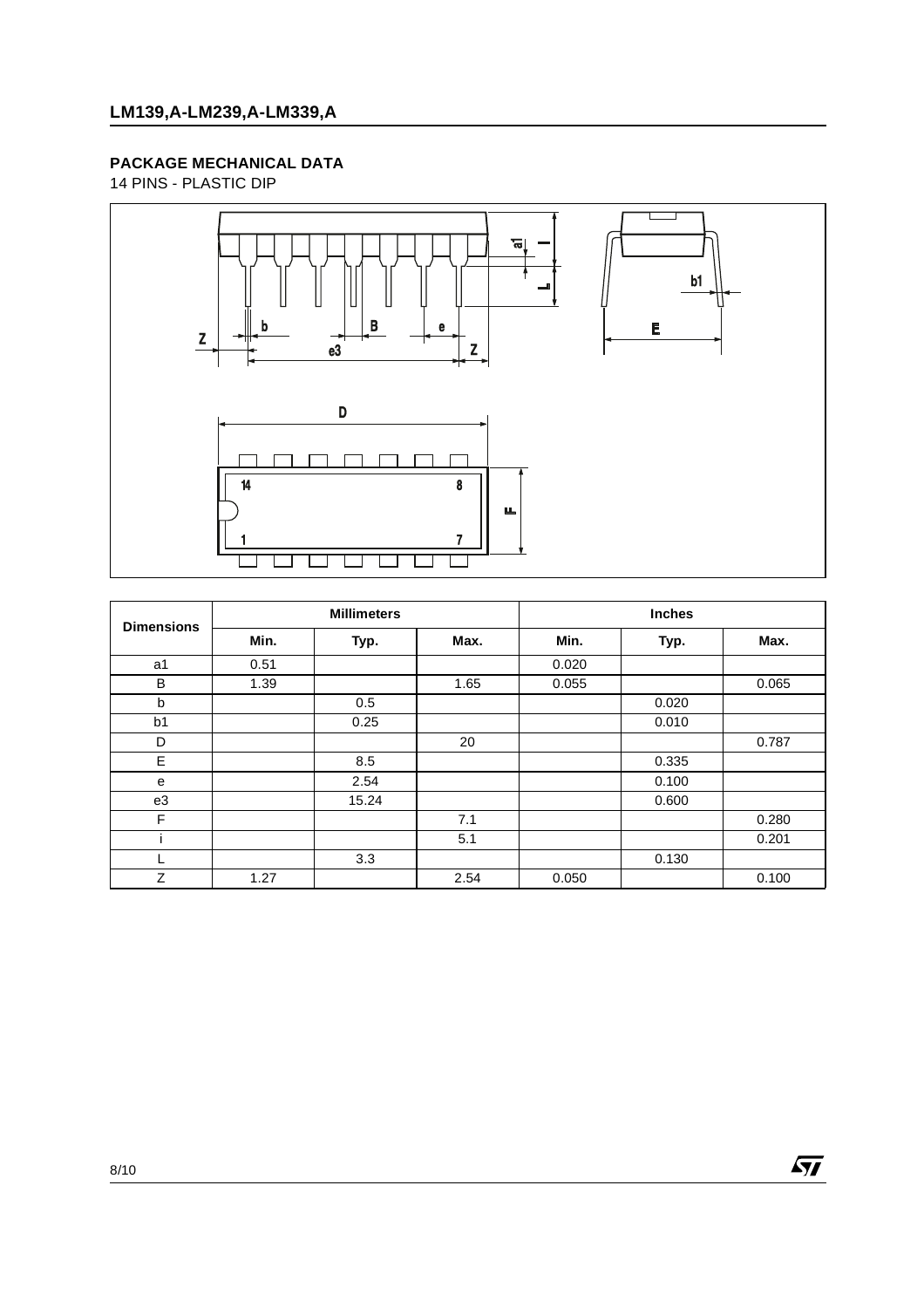## **PACKAGE MECHANICAL DATA**

14 PINS - PLASTIC MICROPACKAGE (SO)



| <b>Dimensions</b> | <b>Millimeters</b> |      |      | <b>Inches</b> |       |       |  |
|-------------------|--------------------|------|------|---------------|-------|-------|--|
|                   | Min.               | Typ. | Max. | Min.          | Typ.  | Max.  |  |
| A                 |                    |      | 1.75 |               |       | 0.069 |  |
| a1                | 0.1                |      | 0.2  | 0.004         |       | 0.008 |  |
| a2                |                    |      | 1.6  |               |       | 0.063 |  |
| b                 | 0.35               |      | 0.46 | 0.014         |       | 0.018 |  |
| b <sub>1</sub>    | 0.19               |      | 0.25 | 0.007         |       | 0.010 |  |
| C                 |                    | 0.5  |      |               | 0.020 |       |  |
| c <sub>1</sub>    |                    |      |      | 45° (typ.)    |       |       |  |
| D(1)              | 8.55               |      | 8.75 | 0.336         |       | 0.344 |  |
| E                 | 5.8                |      | 6.2  | 0.228         |       | 0.244 |  |
| е                 |                    | 1.27 |      |               | 0.050 |       |  |
| e3                |                    | 7.62 |      |               | 0.300 |       |  |
| F(1)              | 3.8                |      | 4.0  | 0.150         |       | 0.157 |  |
| G                 | 4.6                |      | 5.3  | 0.181         |       | 0.208 |  |
|                   | 0.5                |      | 1.27 | 0.020         |       | 0.050 |  |
| M                 |                    |      | 0.68 |               |       | 0.027 |  |
| S                 | $8^\circ$ (max.)   |      |      |               |       |       |  |

Note : (1) D and F do not include mold flash or protrusions - Mold flash or protrusions shall not exceed 0.15mm (.066 inc) ONLY FOR DATA BOOK.

 $\overline{SI}$